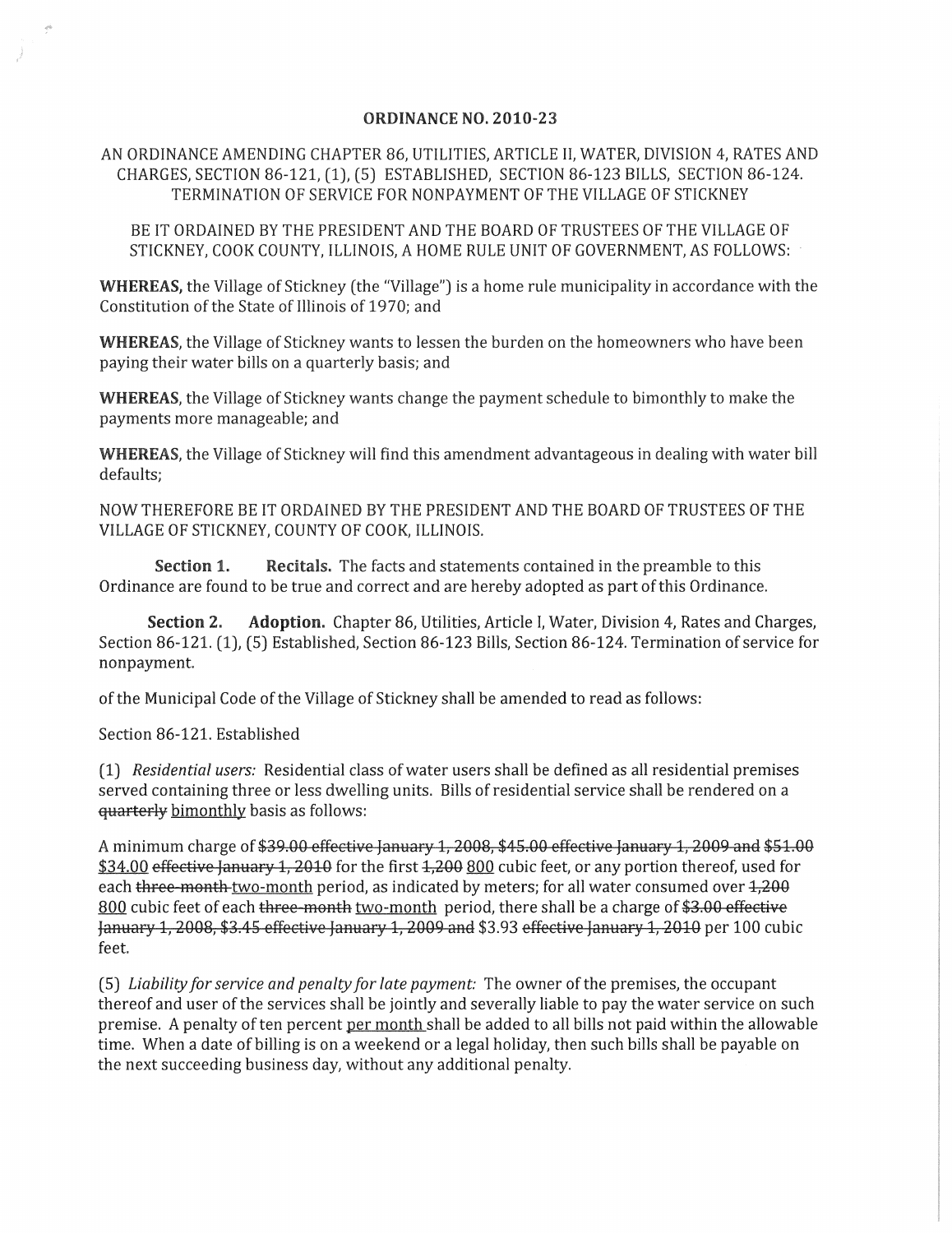Section 123. Bills

Bills for water used shall be dated and sent out <del>quarterly</del> bimonthly by the village clerk.

Section 86-124. Termination of service for nonpayment.

The village reserves the right to turn off the water supply without notice from any premises for which the water bill remains unpaid 60 days after it is rendered. After the water has been turned off from any service pipe on account of nonpayment of water bills, the water will not be turned on until all delinquent bills and penalties are paid, together with expense of turning off and on such meter, which will be  $$50.00$  \$100.00 for turnoff of service and  $$25.00$  \$100.00 for turn-on of service.

Section 3. Home Rule. This Ordinance is enacted under the Home Rule powers of the Village as set forth in the Constitution and laws of the State of Illinois.

Section 4. Effective Date. This Ordinance shall be in full force and effect after its passage, approval and publication in the manner provided by law.

Section 5. Conflicts. This Ordinance supersedes all ordinances or parts of Ordinances directly conflicting with the terms and provisions contained herein, but only to the extent of such conflict.

Section 6. Severability. If any section, subsection, sentence, clause, phrase or portion of the Ordinance is for any reason held invalid or unconstitutional by any court of competent jurisdiction, such portion shall be deemed a separate, distinct, and independent provision and such holding shall not affect the validity of the remaining portions hereof.

Section 7. Certification and Publication. The Village Clerk of the Village of Stickney shall certify to the adoption of this Ordinance and cause the same to be published in pamphlet form.